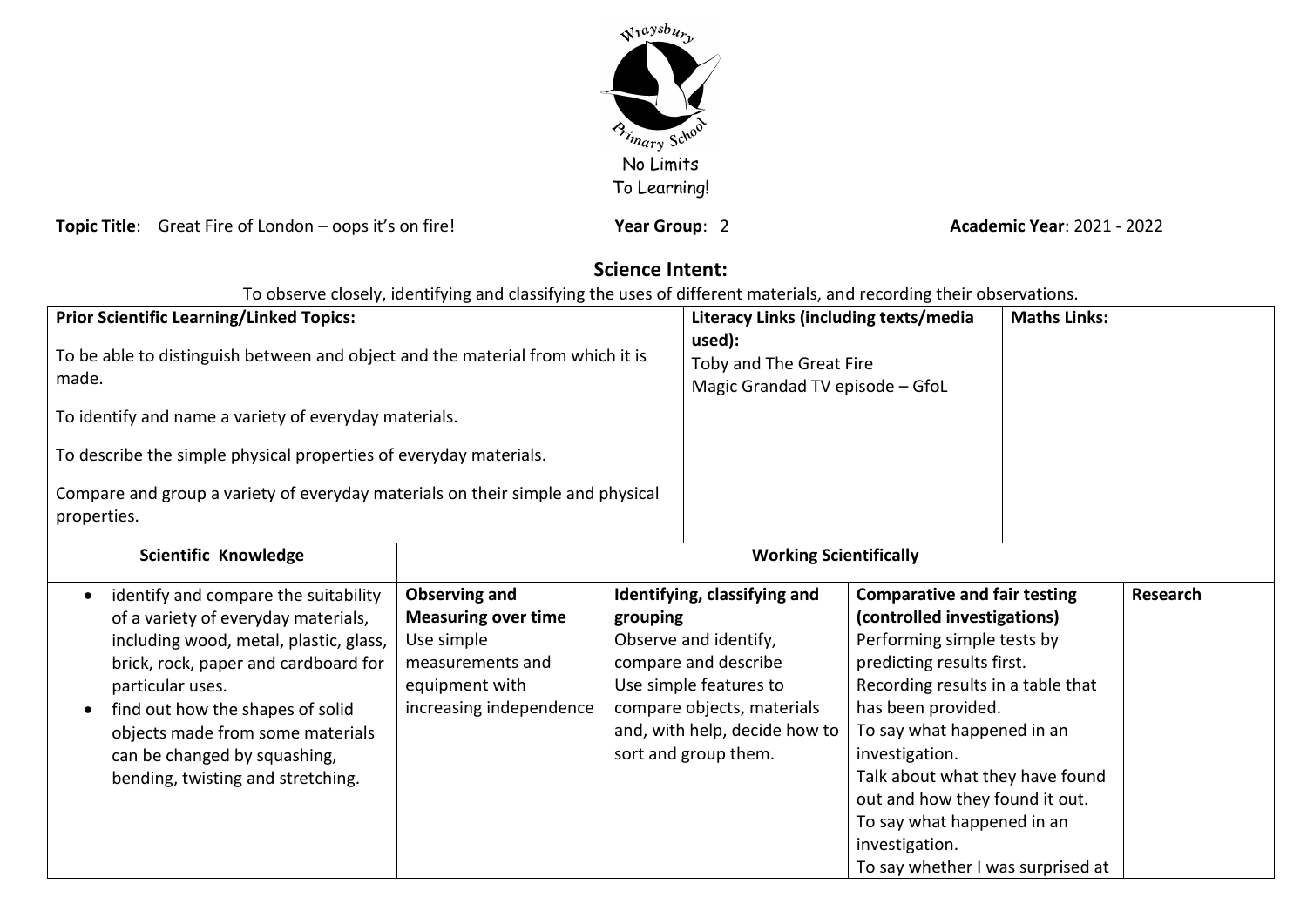

|   |  | the results or not.<br>To say what I would change about<br>my investigation. |  |
|---|--|------------------------------------------------------------------------------|--|
|   |  |                                                                              |  |
| . |  |                                                                              |  |

#### **Content:**

Initial assessment to assess children's prior knowledge from Year 1. After discussion, the children will create a title page of what they already know about materials.

### **Describe the simple properties of everyday materials (review of learning from Year 1). Identifying, Grouping and Classifying**

The children will use adjective to describe everyday materials in a feely bag. They will independently identify objects around the classroom and describe the materials they are made from. The children will record responses for the floor book.

## **Identify and compare materials Identifying, Grouping and Classifying**

Chn to identify and compare the suitability of a variety of everyday materials, including wood, metal, plastic, glass, brick, rock, paper and cardboard for particular uses by identifying the uses of different materials. Children to recap on the names and properties of different materials around the classroom and around the school. The children will complete a table identifying the object, material and why it is made out of this material.

### **•** Suitability of materials

Children to identify and compare the suitability of a variety of everyday materials by exploring the purposes of different objects. In their groups, children discuss which material spoons are made from. Children to explain why different materials can be used to make the same object. Suitability: Introduce the word suitability, encouraging them to ask questions and make suggestions. Children in a table, will choose an object, say what material it is made from, its properties of material and why it is a good choice.

### **Investigate how materials can be shaped Identifying, Grouping and Classifying**

The children will make putty and they will then investigate how the material will change by manipulating the putty. Observations to be recorded of their responses. Children to find out how the shapes of solid objects made from some materials can be changed by squashing, bending, twisting and stretching by changing the shape of objects. Children collect different objects from the classroom. Children to predict which objects they think can be bent, squashed, twisted and stretched. Children then explore the objects and record which can be bent, squashed, twisted and stretched. Were their predictions correct? Children to explain why they think some materials can be changed in this way and others cannot. Children to record their results on